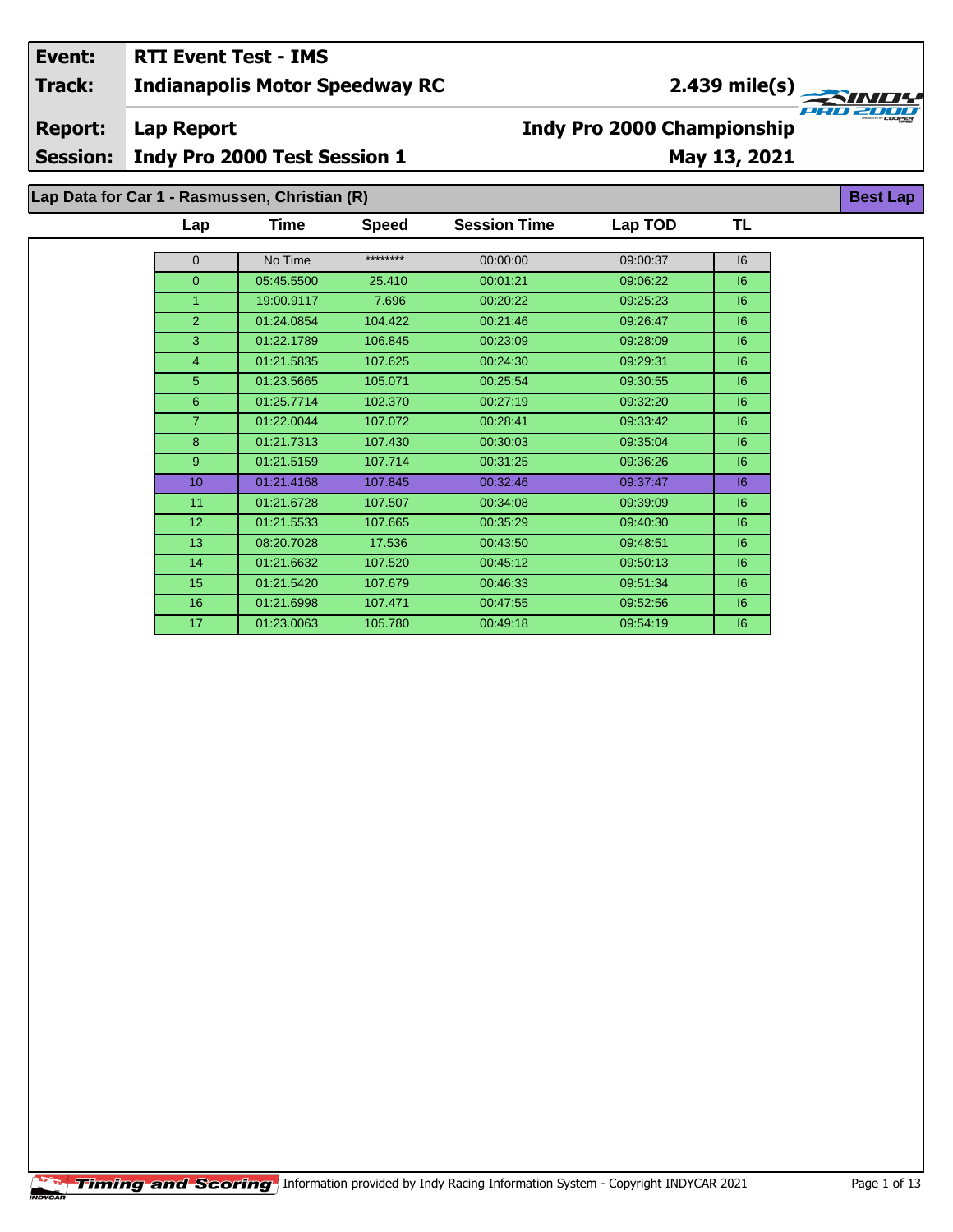### Event: **RTI Event Test - IMS Indianapolis Motor Speedway RC Track:**

# 2.439 mile(s)

**Report: Lap Report** 

**Session:** Indy Pro 2000 Test Session 1

### May 13, 2021

**Best Lap** 

**Indy Pro 2000 Championship** 

Lap Data for Car 18 - McElrea, Hunter

| Lap            | <b>Time</b> | <b>Speed</b> | <b>Session Time</b> | Lap TOD  | <b>TL</b> |
|----------------|-------------|--------------|---------------------|----------|-----------|
| $\Omega$       | No Time     | ********     | 00:00:00            | 09:00:34 | 16        |
| $\overline{0}$ | 05:40.3028  | 25.802       | 00:01:13            | 09:06:14 | 6         |
| $\mathbf{1}$   | 03:44.0193  | 39.195       | 00:04:57            | 09:09:58 | 6         |
| $\overline{2}$ | 01:23.5592  | 105.080      | 00:06:21            | 09:11:22 | 16        |
| $\overline{3}$ | 01:21.9178  | 107.185      | 00:07:43            | 09:12:44 | 6         |
| $\overline{4}$ | 01:21.4061  | 107.859      | 00:09:04            | 09:14:05 | 6         |
| 5              | 01:21.4584  | 107.790      | 00:10:25            | 09:15:26 | 6         |
| 6              | 01:21.4313  | 107.826      | 00:11:47            | 09:16:48 | 6         |
| $\overline{7}$ | 01:21.3167  | 107.978      | 00:13:08            | 09:18:09 | 6         |
| $\bf{8}$       | 01:21.6409  | 107.549      | 00:14:30            | 09:19:31 | 6         |
| 9 <sup>°</sup> | 04:16.6958  | 34.205       | 00:18:47            | 09:23:47 | 16        |
| 10             | 01:21.3041  | 107.995      | 00:20:08            | 09:25:09 | 6         |
| 11             | 01:21.1574  | 108.190      | 00:21:29            | 09:26:30 | 6         |
| 12             | 01:21.1216  | 108.238      | 00:22:50            | 09:27:51 | 6         |
| 13             | 06:19.3441  | 23.146       | 00:29:09            | 09:34:10 | 16        |
| 14             | 01:21.9438  | 107.151      | 00:30:31            | 09:35:32 | 16        |
| 15             | 01:21.7256  | 107.438      | 00:31:53            | 09:36:54 | 6         |
| 16             | 01:21.6598  | 107.524      | 00:33:15            | 09:38:16 | 6         |
| 17             | 01:28.7194  | 98.968       | 00:34:44            | 09:39:44 | 6         |
| 18             | 01:21.5870  | 107.620      | 00:36:05            | 09:41:06 | 6         |
| 19             | 01:21.6308  | 107.562      | 00:37:27            | 09:42:28 | 6         |
| 20             | 01:21.4786  | 107.763      | 00:38:48            | 09:43:49 | 16        |
| 21             | 03:08.6223  | 46.550       | 00:41:57            | 09:46:58 | 6         |
| 22             | 01:23.9900  | 104.541      | 00:43:21            | 09:48:22 | 6         |
| 23             | 01:21.0482  | 108.336      | 00:44:42            | 09:49:43 | 6         |
| 24             | 01:21.0625  | 108.316      | 00:46:03            | 09:51:04 | 6         |
| 25             | 01:21.1194  | 108.240      | 00:47:24            | 09:52:25 | 6         |
| 26             | 01:21.1451  | 108.206      | 00:48:45            | 09:53:46 | 16        |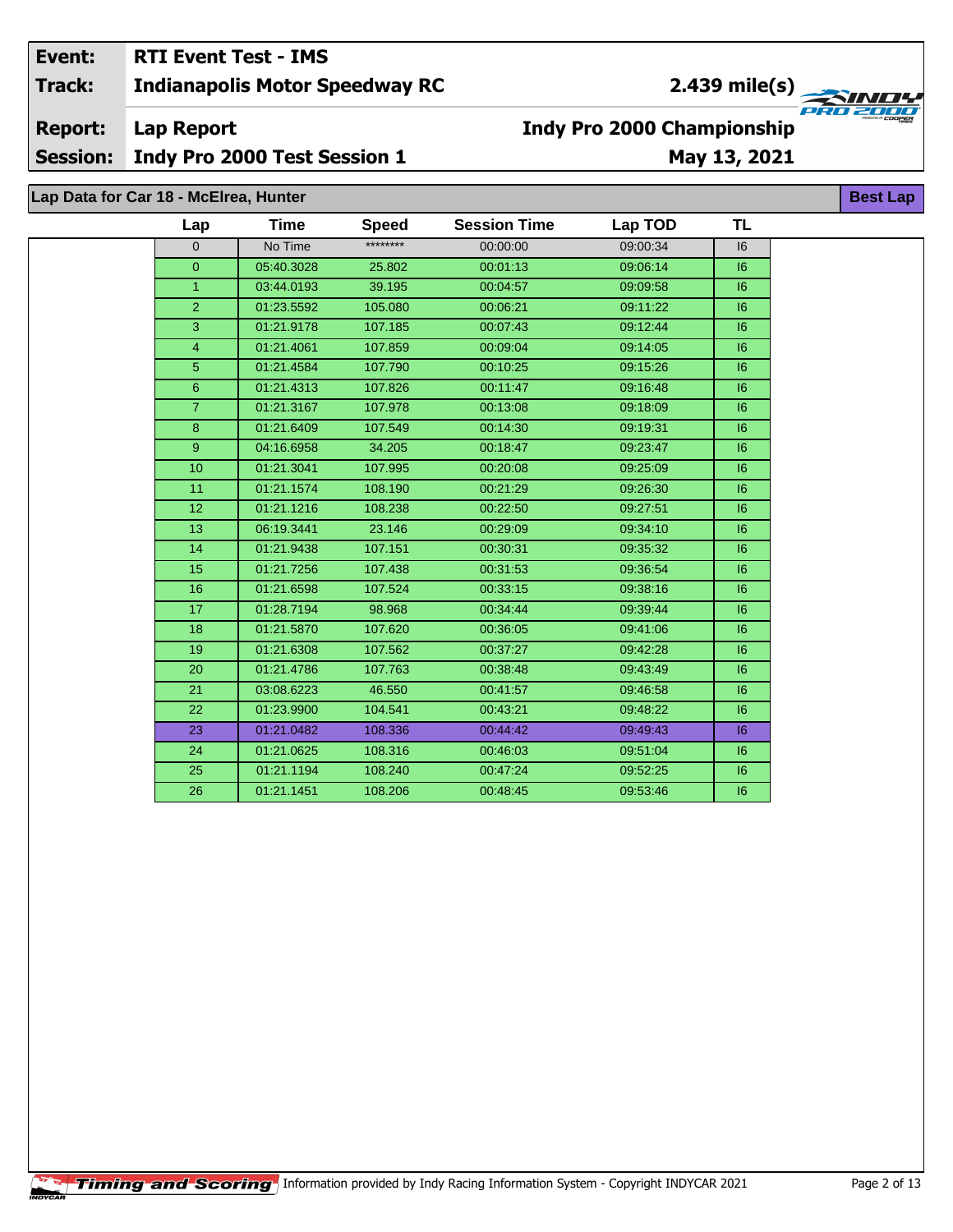### Event: **RTI Event Test - IMS Indianapolis Motor Speedway RC**

### **Track:**

**Report: Lap Report** 

**Session:** Indy Pro 2000 Test Session 1

# **Indy Pro 2000 Championship** May 13, 2021

Lap Data for Car 21 - Simpson, Kyffin (R)

| Lap             | Time       | <b>Speed</b> | <b>Session Time</b> | Lap TOD  | <b>TL</b> |
|-----------------|------------|--------------|---------------------|----------|-----------|
| $\mathbf{0}$    | No Time    | ********     | 00:00:00            | 09:00:38 | 16        |
| $\overline{0}$  | 10:28.7623 | 13.965       | 00:06:05            | 09:11:06 | 6         |
| $\mathbf{1}$    | 01:29.6936 | 97.893       | 00:07:35            | 09:12:36 | 6         |
| $\overline{2}$  | 01:26.6487 | 101.333      | 00:09:02            | 09:14:03 | 6         |
| 3               | 01:24.6476 | 103.729      | 00:10:26            | 09:15:27 | 6         |
| $\overline{4}$  | 01:22.7473 | 106.111      | 00:11:49            | 09:16:50 | 6         |
| $\overline{5}$  | 01:22.4561 | 106.486      | 00:13:12            | 09:18:12 | 16        |
| $6\phantom{1}$  | 01:23.9880 | 104.544      | 00:14:36            | 09:19:36 | 16        |
| $\overline{7}$  | 01:22.4349 | 106.513      | 00:15:58            | 09:20:59 | 6         |
| 8               | 01:21.7811 | 107.365      | 00:17:20            | 09:22:21 | 6         |
| 9               | 01:22.8545 | 105.974      | 00:18:43            | 09:23:44 | 16        |
| 10              | 09:24.9719 | 15.541       | 00:28:08            | 09:33:09 | 6         |
| 11              | 01:22.7423 | 106.117      | 00:29:30            | 09:34:31 | 6         |
| 12 <sup>2</sup> | 01:22.0679 | 106.989      | 00:30:52            | 09:35:53 | 6         |
| 13              | 01:22.0641 | 106.994      | 00:32:14            | 09:37:15 | 6         |
| 14              | 01:22.4565 | 106.485      | 00:33:37            | 09:38:38 | 6         |
| 15              | 01:22.3827 | 106.581      | 00:34:59            | 09:40:00 | 6         |
| 16              | 01:22.1249 | 106.915      | 00:36:21            | 09:41:22 | 6         |
| 17              | 01:22.7534 | 106.103      | 00:37:44            | 09:42:45 | 6         |
| 18              | 01:22.3961 | 106.563      | 00:39:07            | 09:44:08 | 16        |
| 19              | 04:24.4274 | 33.205       | 00:43:31            | 09:48:32 | 6         |
| 20              | 01:22.0170 | 107.056      | 00:44:53            | 09:49:54 | 6         |
| 21              | 01:22.3449 | 106.630      | 00:46:15            | 09:51:16 | 6         |
| 22              | 01:21.8172 | 107.317      | 00:47:37            | 09:52:38 | 16        |
| 23              | 01:21.8299 | 107.301      | 00:48:59            | 09:53:60 | 16        |
| 24              | 01:21.9707 | 107.116      | 00:50:21            | 09:55:22 | 16        |

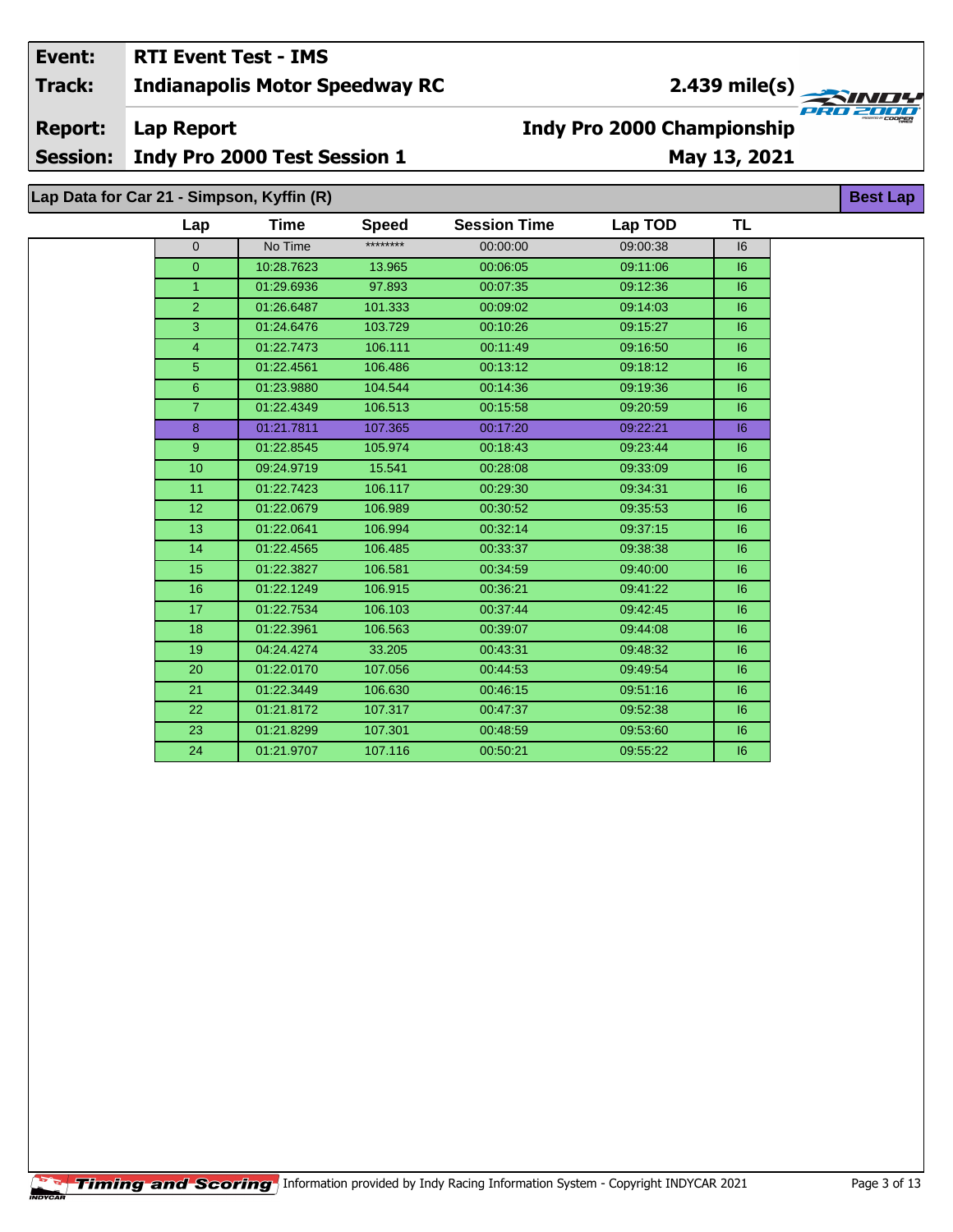### **Indianapolis Motor Speedway RC Event: RTI Event Test - IMS Track:**

**Report:**

**Lap Report**

**Session: Indy Pro 2000 Test Session 1**

# **May 13, 2021 Indy Pro 2000 Championship**

**Lap Data for Car 22 - Sulaiman, Manuel**

| Lap            | Time       | <b>Speed</b> | <b>Session Time</b> | Lap TOD  | TL |
|----------------|------------|--------------|---------------------|----------|----|
| $\Omega$       | No Time    | ********     | 00:00:00            | 09:00:36 | 16 |
| $\mathbf{0}$   | 09:50.6595 | 14.865       | 00:05:25            | 09:10:26 | 6  |
| $\mathbf{1}$   | 01:27.0336 | 100.885      | 00:06:52            | 09:11:53 | 16 |
| 2              | 01:26.2035 | 101.857      | 00:08:19            | 09:13:20 | 6  |
| 3              | 01:22.2462 | 106.758      | 00:09:41            | 09:14:42 | 6  |
| $\overline{4}$ | 01:22.0735 | 106.982      | 00:11:03            | 09:16:04 | 6  |
| 5              | 01:21.6753 | 107.504      | 00:12:25            | 09:17:26 | 6  |
| 6              | 01:21.2694 | 108.041      | 00:13:46            | 09:18:47 | 16 |
| $\overline{7}$ | 01:21.5648 | 107.649      | 00:15:08            | 09:20:08 | 6  |
| 8              | 01:21.5277 | 107.698      | 00:16:29            | 09:21:30 | 6  |
| 9              | 11:01.2863 | 13.278       | 00:27:30            | 09:32:31 | 6  |
| 10             | 01:21.8568 | 107.265      | 00:28:52            | 09:33:53 | 6  |
| 11             | 01:21.1951 | 108.140      | 00:30:13            | 09:35:14 | 16 |
| 12             | 01:23.2401 | 105.483      | 00:31:37            | 09:36:38 | 6  |
| 13             | 01:21.6919 | 107.482      | 00:32:58            | 09:37:59 | 6  |
| 14             | 01:21.6539 | 107.532      | 00:34:20            | 09:39:21 | 6  |
| 15             | 01:22.1046 | 106.942      | 00:35:42            | 09:40:43 | 6  |
| 16             | 06:04.2986 | 24.102       | 00:41:46            | 09:46:47 | 6  |
| 17             | 01:21.5171 | 107.712      | 00:43:08            | 09:48:09 | 16 |
| 18             | 01:21.7148 | 107.452      | 00:44:30            | 09:49:31 | 6  |
| 19             | 01:21.7460 | 107.411      | 00:45:51            | 09:50:52 | 6  |
| 20             | 01:21.8322 | 107.298      | 00:47:13            | 09:52:14 | 6  |

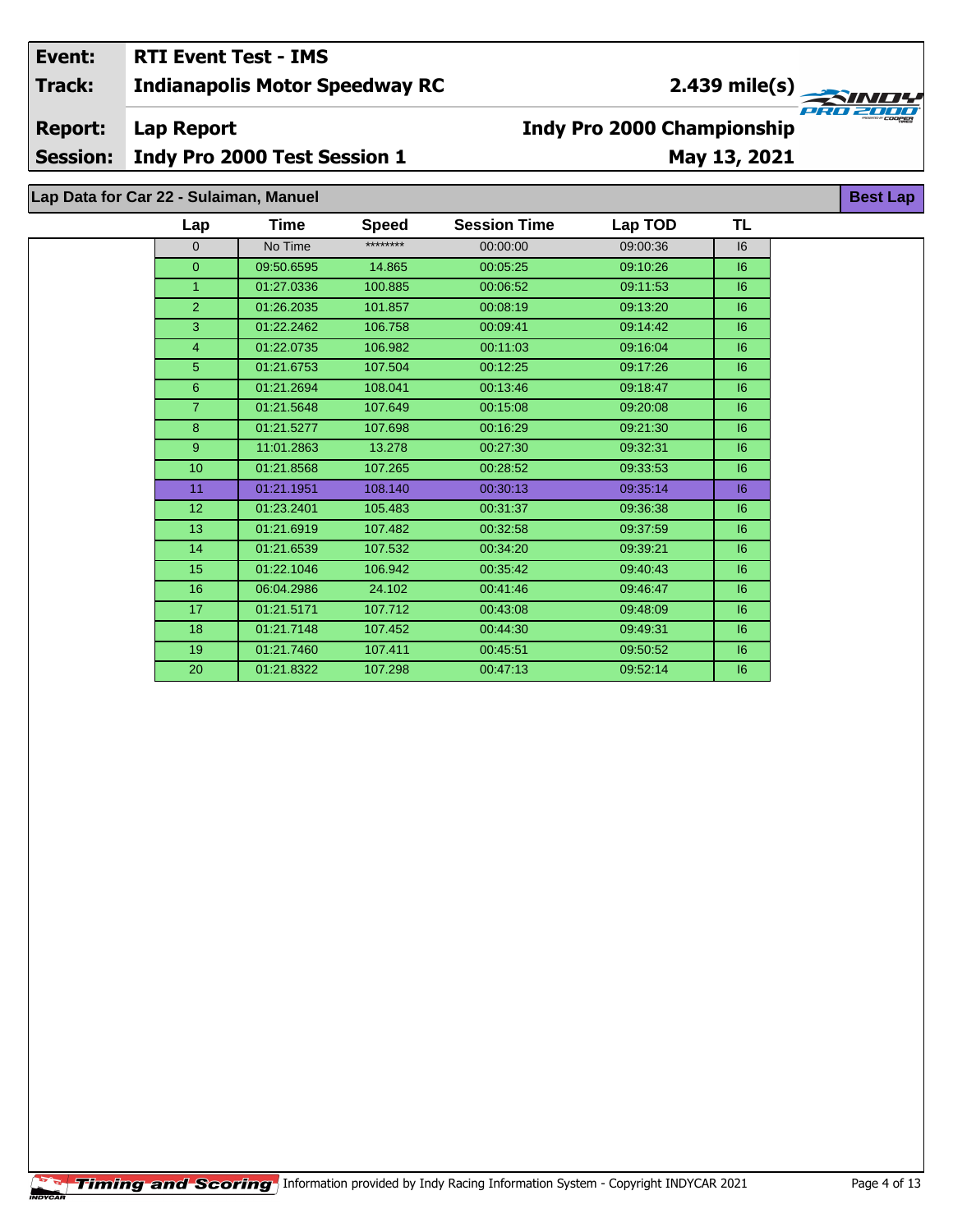#### Event: **RTI Event Test - IMS Indianapolis Motor Speedway RC Track:**

2.439 mile(s)

**Report: Lap Report** 

**Session:** Indy Pro 2000 Test Session 1

# May 13, 2021

**Best Lap** 

**Indy Pro 2000 Championship** 

Lap Data for Car 27 - Kaminsky, Colin

| Lap              | Time       | <b>Speed</b> | <b>Session Time</b> | Lap TOD  | TL |
|------------------|------------|--------------|---------------------|----------|----|
| $\mathbf{0}$     | No Time    | ********     | 00:00:00            | 09:00:33 | 16 |
| $\overline{0}$   | 05:42.6700 | 25.623       | 00:01:14            | 09:06:15 | 6  |
| $\mathbf{1}$     | 03:38.0013 | 40.277       | 00:04:52            | 09:09:53 | 16 |
| $\overline{2}$   | 01:22.8078 | 106.033      | 00:06:15            | 09:11:16 | 6  |
| 3                | 01:23.0643 | 105.706      | 00:07:38            | 09:12:39 | 16 |
| 4                | 01:22.0237 | 107.047      | 00:09:00            | 09:14:01 | 16 |
| 5                | 01:21.7546 | 107.399      | 00:10:22            | 09:15:23 | 6  |
| $6\phantom{1}$   | 01:21.9102 | 107.195      | 00:11:44            | 09:16:45 | 16 |
| $\overline{7}$   | 01:21.5814 | 107.627      | 00:13:05            | 09:18:06 | 6  |
| 8                | 01:21.7901 | 107.353      | 00:14:27            | 09:19:28 | 6  |
| $\boldsymbol{9}$ | 03:48.6454 | 38.402       | 00:18:16            | 09:23:17 | 6  |
| 10               | 01:21.7928 | 107.349      | 00:19:38            | 09:24:39 | 6  |
| 11               | 01:23.1854 | 105.552      | 00:21:01            | 09:26:02 | 16 |
| 12 <sup>2</sup>  | 01:21.6175 | 107.580      | 00:22:22            | 09:27:23 | 16 |
| 13               | 06:16.3472 | 23.331       | 00:28:39            | 09:33:40 | 16 |
| 14               | 03:16.4725 | 44.690       | 00:31:55            | 09:36:56 | 6  |
| 15               | 01:21.7896 | 107.354      | 00:33:17            | 09:38:18 | 6  |
| 16               | 01:23.4143 | 105.263      | 00:34:40            | 09:39:41 | 6  |
| 17               | 01:21.7501 | 107.405      | 00:36:02            | 09:41:03 | 6  |
| 18               | 01:21.8109 | 107.326      | 00:37:24            | 09:42:25 | 6  |
| 19               | 01:22.7774 | 106.072      | 00:38:47            | 09:43:48 | 6  |
| 20               | 03:48.6842 | 38.395       | 00:42:36            | 09:47:36 | 6  |
| 21               | 01:22.8922 | 105.926      | 00:43:58            | 09:48:59 | 6  |
| 22               | 03:09.3407 | 46.374       | 00:47:08            | 09:52:09 | 6  |
| 23               | 01:21.0255 | 108.366      | 00:48:29            | 09:53:30 | 16 |
| 24               | 01:21.0684 | 108.309      | 00:49:50            | 09:54:51 | 6  |
| 25               | 01:21.1778 | 108.163      | 00:51:11            | 09:56:12 | 16 |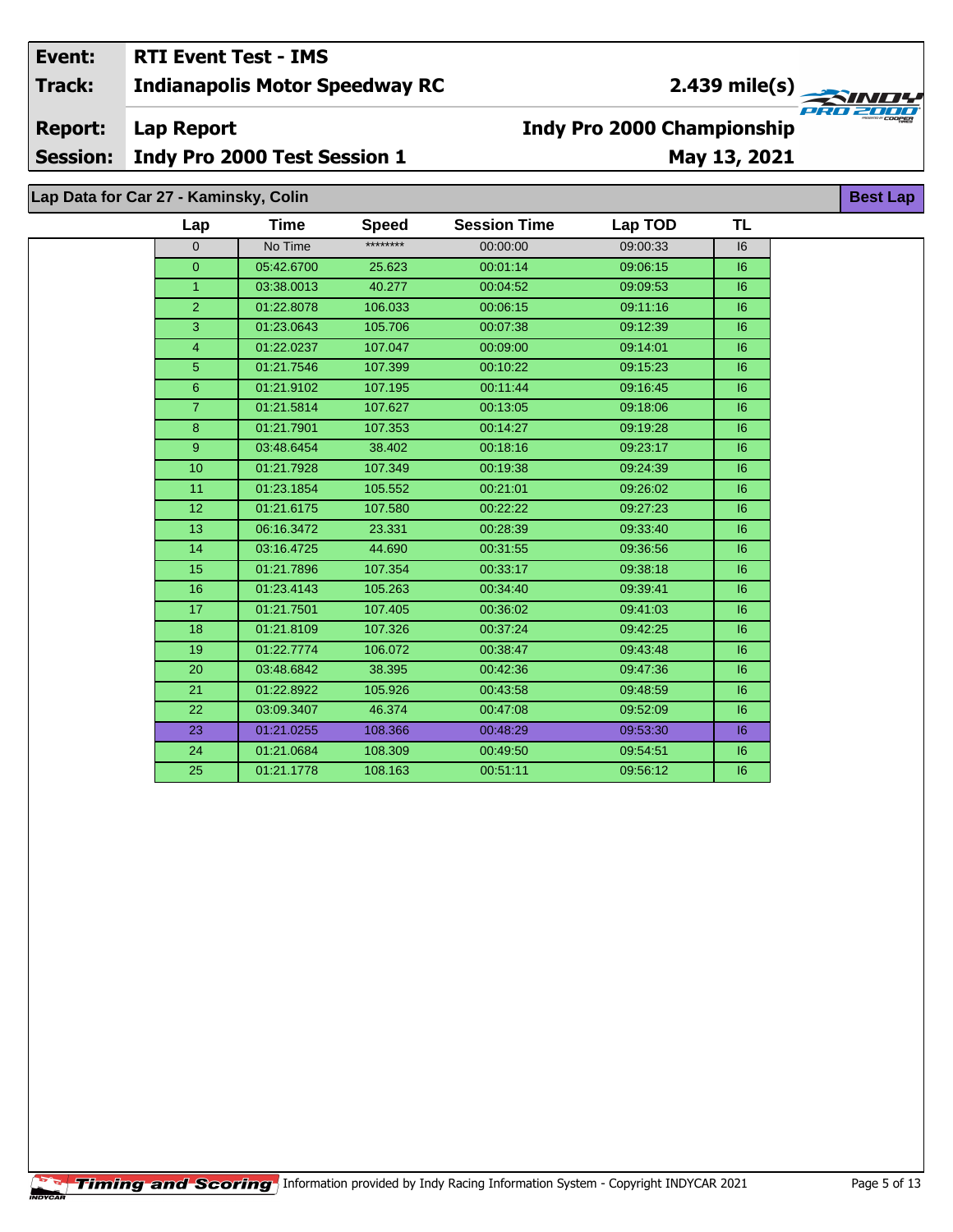#### Event: **RTI Event Test - IMS** 2.439 mile(s) **Indianapolis Motor Speedway RC Track: Report: Lap Report**

# **Indy Pro 2000 Championship**

**Session:** Indy Pro 2000 Test Session 1

# May 13, 2021

**Best Lap** 

Lap Data for Car 3 - Roe, James (R)

| Lap             | Time       | <b>Speed</b> | <b>Session Time</b> | Lap TOD  | TL |
|-----------------|------------|--------------|---------------------|----------|----|
| $\mathbf{0}$    | No Time    | ********     | 00:00:00            | 09:00:28 | 16 |
| $\overline{0}$  | 05:55.3051 | 24.712       | 00:01:23            | 09:06:24 | 6  |
| $\mathbf{1}$    | 03:54.6516 | 37.419       | 00:05:17            | 09:10:18 | 6  |
| $\overline{2}$  | 01:25.0325 | 103.259      | 00:06:42            | 09:11:43 | 6  |
| 3               | 01:22.2428 | 106.762      | 00:08:05            | 09:13:05 | 6  |
| 4               | 01:21.7409 | 107.417      | 00:09:26            | 09:14:27 | 6  |
| 5               | 01:21.7764 | 107.371      | 00:10:48            | 09:15:49 | 6  |
| $6\phantom{a}$  | 01:21.7399 | 107.419      | 00:12:10            | 09:17:11 | 6  |
| $\overline{7}$  | 01:22.5475 | 106.368      | 00:13:32            | 09:18:33 | 6  |
| 8               | 01:21.8134 | 107.322      | 00:14:54            | 09:19:55 | 16 |
| 9               | 06:46.5641 | 21.597       | 00:21:41            | 09:26:42 | 6  |
| 10              | 01:21.5820 | 107.627      | 00:23:02            | 09:28:03 | 6  |
| 11              | 01:21.9252 | 107.176      | 00:24:24            | 09:29:25 | 6  |
| 12 <sup>2</sup> | 01:21.8515 | 107.272      | 00:25:46            | 09:30:47 | 6  |
| 13              | 01:21.8465 | 107.279      | 00:27:08            | 09:32:09 | 6  |
| 14              | 01:27.6459 | 100.180      | 00:28:36            | 09:33:36 | 6  |
| 15              | 11:00.7686 | 13.288       | 00:39:36            | 09:44:37 | 6  |
| 16              | 01:22.4163 | 106.537      | 00:40:59            | 09:45:60 | 6  |
| 17              | 01:22.2086 | 106.806      | 00:42:21            | 09:47:22 | 6  |
| 18              | 01:21.9873 | 107.095      | 00:43:43            | 09:48:44 | 6  |
| 19              | 01:22.0523 | 107.010      | 00:45:05            | 09:50:06 | 6  |
| 20              | 01:22.2626 | 106.736      | 00:46:27            | 09:51:28 | 6  |
| 21              | 01:22.0021 | 107.075      | 00:47:49            | 09:52:50 | 16 |
| 22              | 01:22.1126 | 106.931      | 00:49:11            | 09:54:12 | 6  |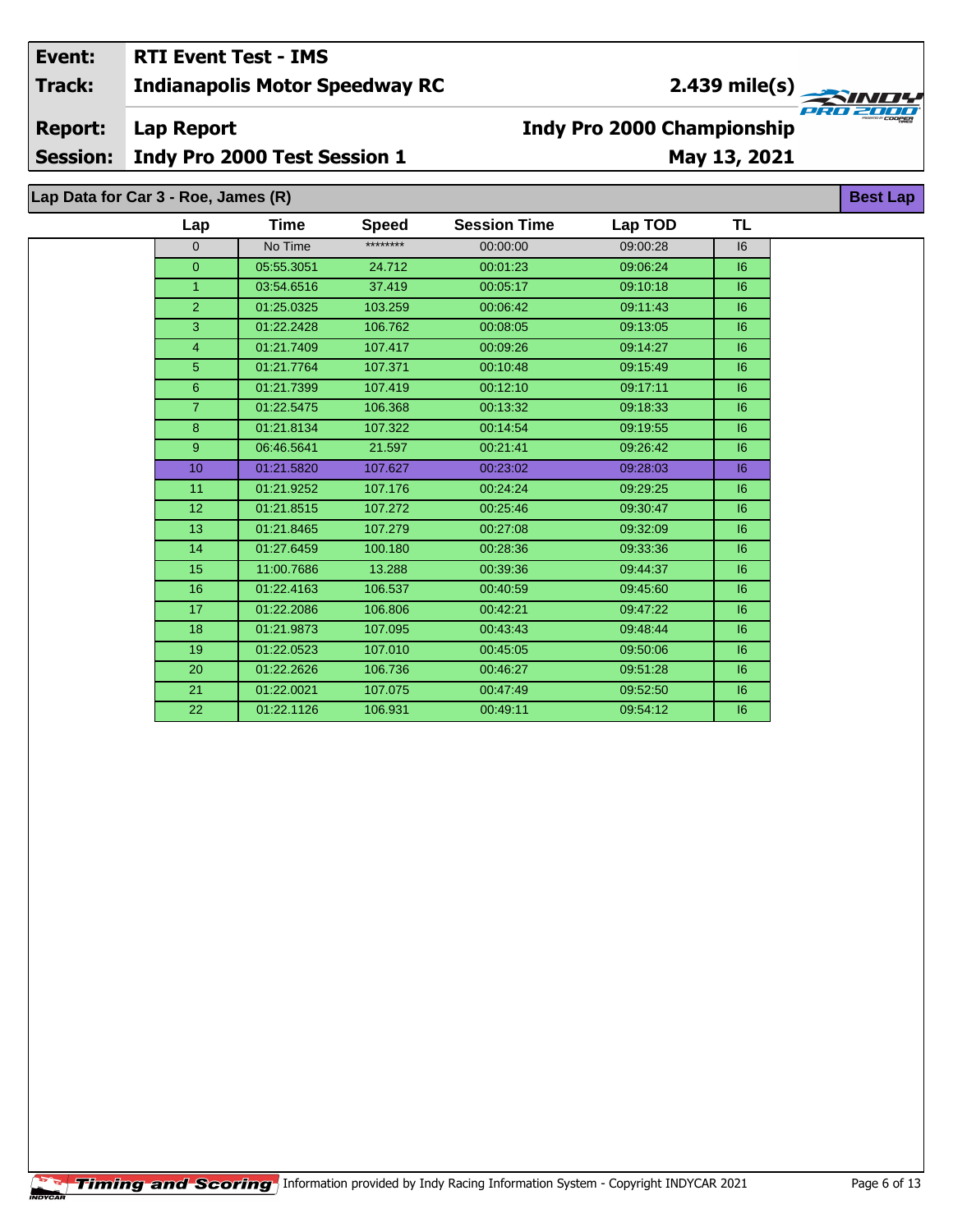### Event: **RTI Event Test - IMS Track: Indianapolis Motor Speedway RC**

# $2.439$  mile(s)

**TAND!** 

**Best Lap** 

**Report:** 

**Lap Report** 

**Session:** Indy Pro 2000 Test Session 1 May 13, 2021

**Indy Pro 2000 Championship** 

Lap Data for Car 40 - Miller, Jack William (R)

| Lap            | Time       | <b>Speed</b> | <b>Session Time</b> | Lap TOD  | TL |
|----------------|------------|--------------|---------------------|----------|----|
| $\overline{0}$ | No Time    | ********     | 00:00:00            | 09:00:29 | 16 |
| $\mathbf{0}$   | 05:53.9945 | 24.804       | 00:01:22            | 09:06:23 | 16 |
| $\mathbf{1}$   | 01:26.3600 | 101.672      | 00:02:48            | 09:07:49 | 6  |
| $\overline{2}$ | 01:23.4872 | 105.171      | 00:04:12            | 09:09:13 | 16 |
| 3              | 01:22.2505 | 106.752      | 00:05:34            | 09:10:35 | 6  |
| $\overline{4}$ | 01:21.4921 | 107.745      | 00:06:56            | 09:11:56 | 6  |
| 5 <sup>5</sup> | 01:21.4913 | 107.746      | 00:08:17            | 09:13:18 | 6  |
| $6^{\circ}$    | 01:21.9005 | 107.208      | 00:09:39            | 09:14:40 | 6  |
| $\overline{7}$ | 01:21.1777 | 108.163      | 00:11:00            | 09:16:01 | 6  |
| 8              | 01:23.1522 | 105.594      | 00:12:23            | 09:17:24 | 6  |
| 9              | 01:21.5389 | 107.684      | 00:13:45            | 09:18:46 | 6  |
| 10             | 01:24.4310 | 103.995      | 00:15:09            | 09:20:10 | 16 |
| 11             | 01:21.4028 | 107.864      | 00:16:31            | 09:21:32 | 6  |
| 12             | 01:24.3058 | 104.149      | 00:17:55            | 09:22:56 | 16 |
| 13             | 06:36.1695 | 22.163       | 00:24:31            | 09:29:32 | 6  |
| 14             | 01:23.1163 | 105.640      | 00:25:54            | 09:30:55 | 16 |
| 15             | 01:22.0680 | 106.989      | 00:27:16            | 09:32:17 | 6  |
| 16             | 01:21.6979 | 107.474      | 00:28:38            | 09:33:39 | 6  |
| 17             | 01:21.9879 | 107.094      | 00:29:60            | 09:35:01 | 6  |
| 18             | 01:21.4311 | 107.826      | 00:31:21            | 09:36:22 | 16 |
| 19             | 01:21.4424 | 107.811      | 00:32:43            | 09:37:44 | 6  |
| 20             | 01:21.5632 | 107.651      | 00:34:04            | 09:39:05 | 6  |
| 21             | 01:21.3292 | 107.961      | 00:35:26            | 09:40:27 | 6  |
| 22             | 08:02.2057 | 18.209       | 00:43:28            | 09:48:29 | 6  |
| 23             | 01:21.8117 | 107.325      | 00:44:50            | 09:49:51 | 6  |
| 24             | 01:21.5376 | 107.685      | 00:46:11            | 09:51:12 | 6  |
| 25             | 01:23.6416 | 104.976      | 00:47:35            | 09:52:36 | 6  |
| 26             | 01:21.8443 | 107.282      | 00:48:57            | 09:53:58 | 16 |
| 27             | 01:22.4471 | 106.497      | 00:50:19            | 09:55:20 | 6  |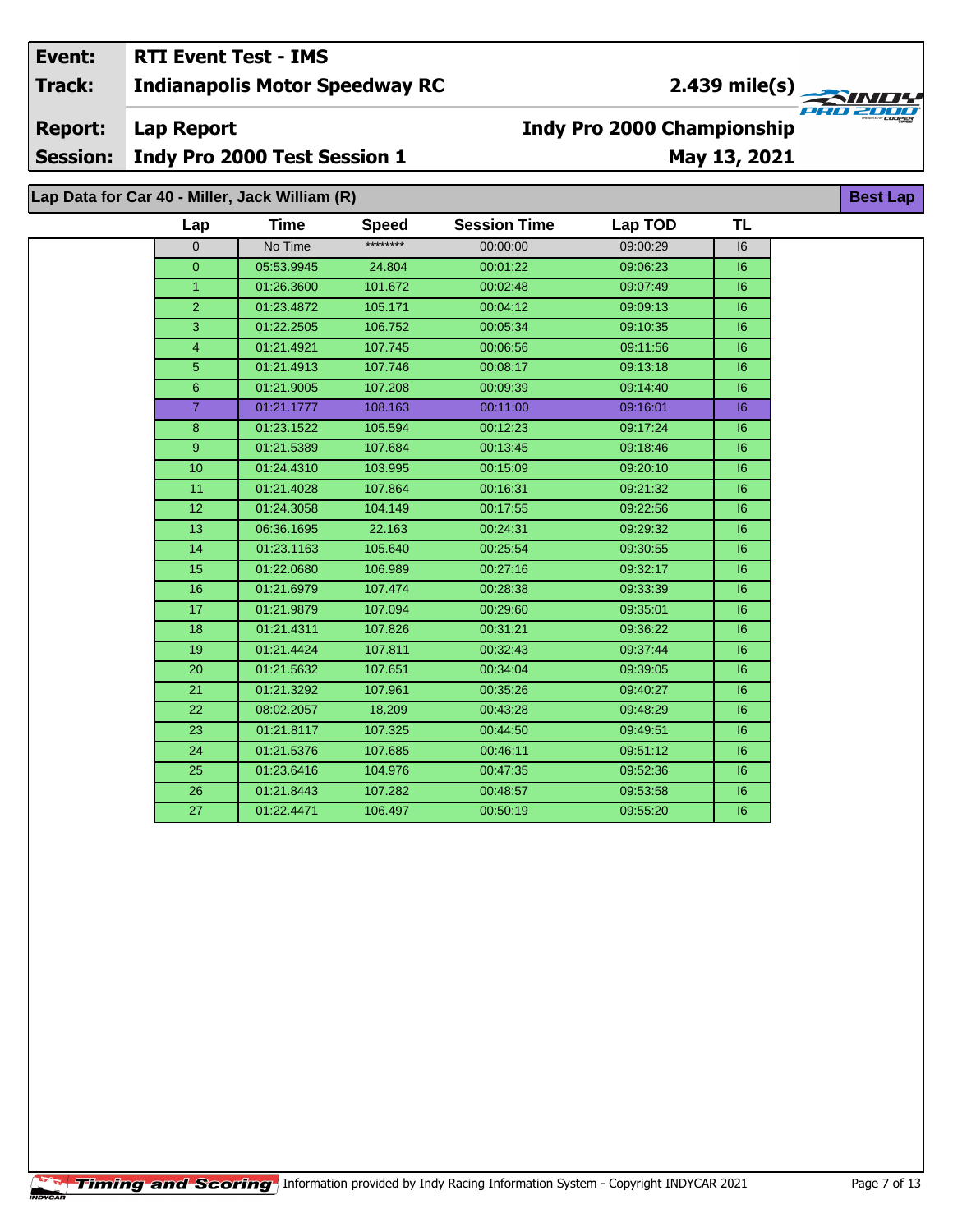#### Event: **RTI Event Test - IMS Indianapolis Motor Speedway RC Track:**

# **Report:**

**Lap Report** 

**Session:** Indy Pro 2000 Test Session 1

# **Indy Pro 2000 Championship** May 13, 2021

Lap Data for Car 42 - Petrov, Artem

| Lap              | Time       | <b>Speed</b> | <b>Session Time</b> | Lap TOD  | TL |
|------------------|------------|--------------|---------------------|----------|----|
| $\mathbf{0}$     | No Time    | ********     | 00:00:00            | 09:00:30 | 16 |
| $\overline{0}$   | 06:53.7611 | 21.221       | 00:02:23            | 09:07:24 | 6  |
| $\mathbf{1}$     | 01:25.3230 | 102.908      | 00:03:48            | 09:08:49 | 6  |
| $\overline{2}$   | 01:22.7242 | 106.141      | 00:05:11            | 09:10:12 | 6  |
| 3                | 01:30.1620 | 97.385       | 00:06:41            | 09:11:42 | 6  |
| $\overline{4}$   | 01:21.9138 | 107.191      | 00:08:03            | 09:13:04 | 6  |
| 5                | 01:28.1182 | 99.643       | 00:09:31            | 09:14:32 | 6  |
| 6                | 01:22.1094 | 106.935      | 00:10:53            | 09:15:54 | 6  |
| $\overline{7}$   | 01:21.6956 | 107.477      | 00:12:15            | 09:17:16 | 6  |
| $\overline{8}$   | 07:18.7336 | 20.013       | 00:19:34            | 09:24:35 | 6  |
| 9                | 01:21.5699 | 107.643      | 00:20:55            | 09:25:56 | 6  |
| 10 <sup>10</sup> | 01:21.3672 | 107.911      | 00:22:17            | 09:27:18 | 6  |
| 11               | 01:21.7111 | 107.457      | 00:23:39            | 09:28:39 | 6  |
| 12 <sup>2</sup>  | 06:28.5356 | 22.599       | 00:30:07            | 09:35:08 | 6  |
| 13               | 01:21.1878 | 108.149      | 00:31:28            | 09:36:29 | 6  |
| 14               | 01:21.0137 | 108.382      | 00:32:49            | 09:37:50 | 16 |
| 15               | 01:21.6953 | 107.477      | 00:34:11            | 09:39:12 | 6  |
| 16               | 01:21.4597 | 107.788      | 00:35:32            | 09:40:33 | 6  |
| 17               | 01:21.8008 | 107.339      | 00:36:54            | 09:41:55 | 6  |
| 18               | 01:21.3347 | 107.954      | 00:38:16            | 09:43:16 | 6  |
| 19               | 06:20.3759 | 23.083       | 00:44:36            | 09:49:37 | 6  |
| 20               | 01:21.5545 | 107.663      | 00:45:57            | 09:50:58 | 6  |
| 21               | 01:48.8036 | 80.700       | 00:47:46            | 09:52:47 | 6  |

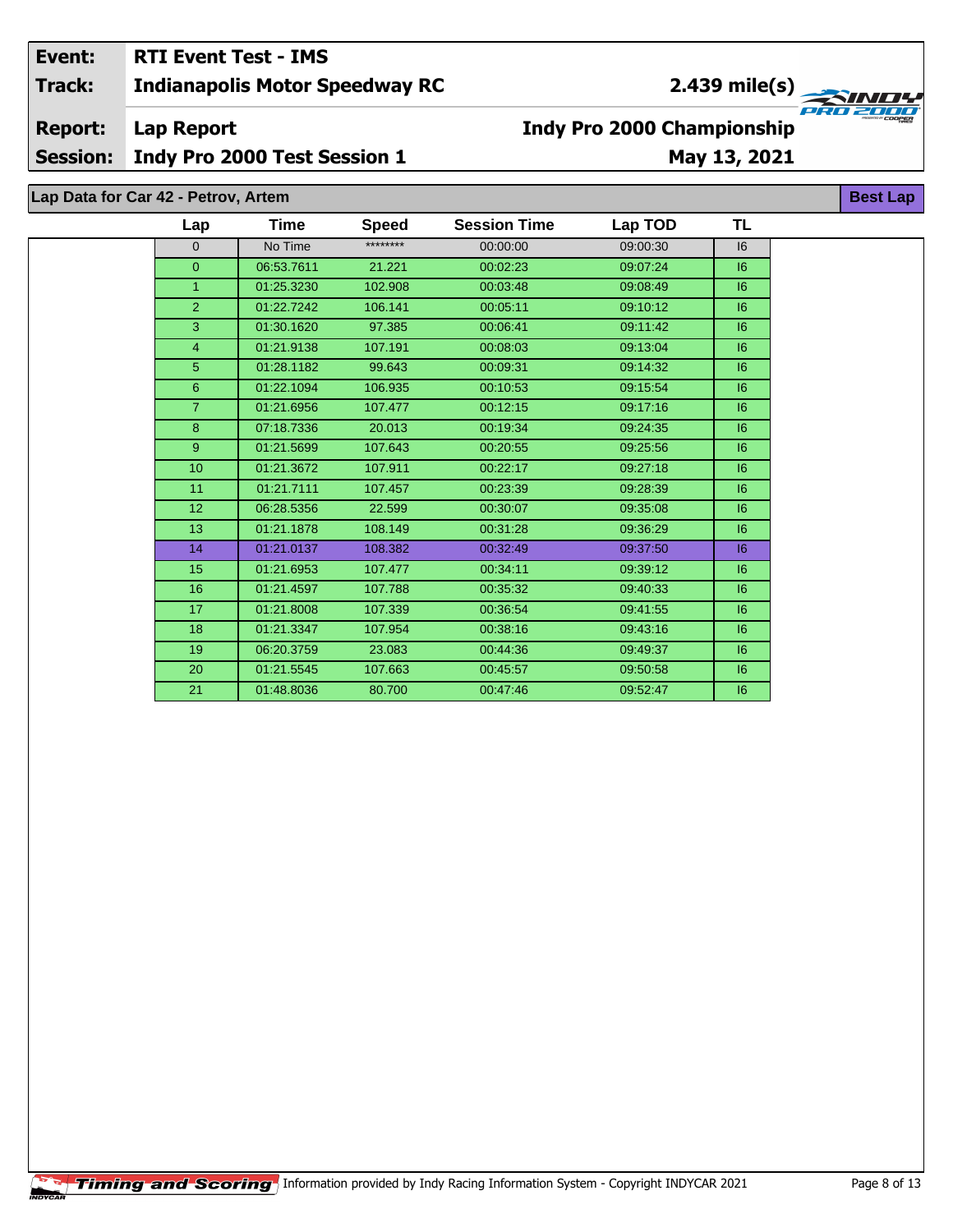### **Indianapolis Motor Speedway RC Lap Report May 13, 2021 Event: RTI Event Test - IMS Track: Report: Session: Indy Pro 2000 Test Session 1 Indy Pro 2000 Championship** 2.439 mile(s)<br> **Extremely**

### **Lap Data for Car 5 - Brichacek, Wyatt (R)**

| Lap              | <b>Time</b> | <b>Speed</b> | <b>Session Time</b> | Lap TOD  | TL |
|------------------|-------------|--------------|---------------------|----------|----|
| $\Omega$         | No Time     | ********     | 00:00:00            | 09:00:38 | 6  |
| $\overline{0}$   | 05:44.3693  | 25.497       | 00:01:22            | 09:06:23 | 6  |
| 1                | 16:42.1906  | 8.761        | 00:18:04            | 09:23:05 | 6  |
| 2                | 01:24.6736  | 103.697      | 00:19:29            | 09:24:30 | 6  |
| 3                | 01:23.7106  | 104.890      | 00:20:52            | 09:25:53 | 6  |
| $\overline{4}$   | 01:22.7926  | 106.053      | 00:22:15            | 09:27:16 | 6  |
| 5                | 01:22.4050  | 106.552      | 00:23:37            | 09:28:38 | 6  |
| 6                | 01:22.2960  | 106.693      | 00:24:60            | 09:30:01 | 6  |
| $\overline{7}$   | 01:22.1474  | 106.886      | 00:26:22            | 09:31:23 | 6  |
| 8                | 01:21.8193  | 107.315      | 00:27:44            | 09:32:45 | 6  |
| 9                | 01:22.1766  | 106.848      | 00:29:06            | 09:34:07 | 6  |
| 10 <sup>10</sup> | 01:22.1325  | 106.905      | 00:30:28            | 09:35:29 | 6  |
| 11               | 01:28.4425  | 99.278       | 00:31:56            | 09:36:57 | 6  |
| 12 <sup>2</sup>  | 15:12.3177  | 9.624        | 00:47:09            | 09:52:10 | 6  |
| 13               | 01:22.2159  | 106.797      | 00:48:31            | 09:53:32 | 16 |
| 14               | 01:21.9652  | 107.124      | 00:49:53            | 09:54:54 | 6  |
| 15               | 01:21.5422  | 107.679      | 00:51:15            | 09:56:15 | 6  |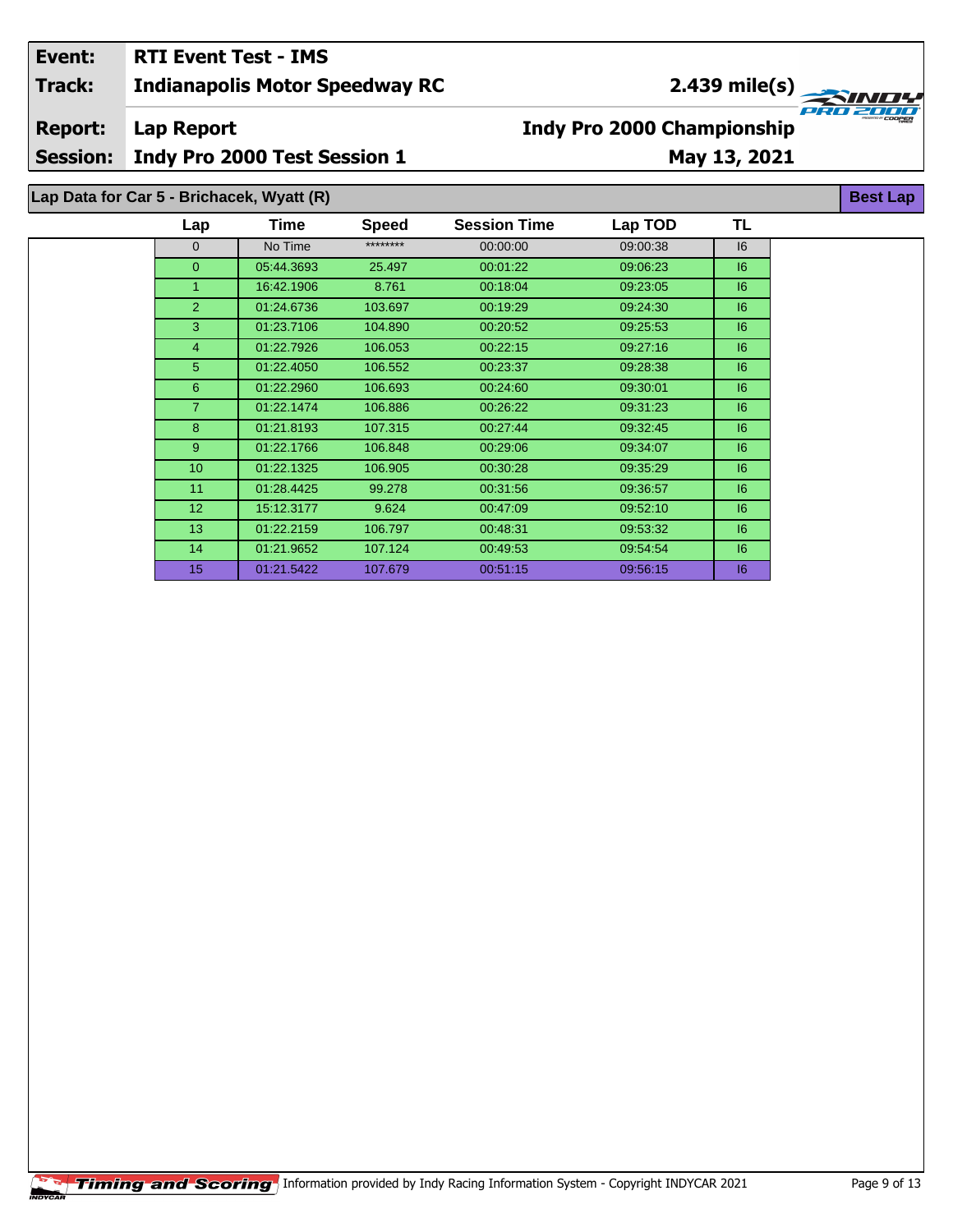### Event: **RTI Event Test - IMS**

**Indianapolis Motor Speedway RC Track:** 

**Report: Lap Report** 

**Session:** Indy Pro 2000 Test Session 1

# May 13, 2021

**Indy Pro 2000 Championship** 

Lap Data for Car 51 - Abel, Jacob

| Lap             | <b>Time</b> | <b>Speed</b> | <b>Session Time</b> | Lap TOD  | TL |
|-----------------|-------------|--------------|---------------------|----------|----|
| $\mathbf 0$     | No Time     | ********     | 00:00:00            | 09:00:40 | 6  |
| $\mathbf{0}$    | 05:55.0494  | 24.730       | 00:01:34            | 09:06:35 | 16 |
| $\mathbf{1}$    | 01:26.1260  | 101.948      | 00:02:60            | 09:08:01 | 6  |
| $\overline{2}$  | 01:23.1889  | 105.548      | 00:04:23            | 09:09:24 | 6  |
| $\mathbf{3}$    | 01:22.0509  | 107.012      | 00:05:45            | 09:10:46 | 16 |
| 4               | 01:21.7479  | 107.408      | 00:07:07            | 09:12:08 | 6  |
| 5               | 01:21.7006  | 107.470      | 00:08:29            | 09:13:30 | 6  |
| $6\phantom{1}$  | 01:21.8946  | 107.216      | 00:09:51            | 09:14:51 | 16 |
| $\overline{7}$  | 01:21.3064  | 107.991      | 00:11:12            | 09:16:13 | 16 |
| 8               | 01:21.6852  | 107.491      | 00:12:34            | 09:17:34 | 6  |
| 9               | 01:21.6357  | 107.556      | 00:13:55            | 09:18:56 | 6  |
| 10              | 06:39.3845  | 21.985       | 00:20:35            | 09:25:35 | 6  |
| 11              | 01:21.7356  | 107.424      | 00:21:56            | 09:26:57 | 6  |
| 12 <sup>2</sup> | 01:21.8100  | 107.327      | 00:23:18            | 09:28:19 | 6  |
| 13              | 01:21.5743  | 107.637      | 00:24:40            | 09:29:41 | 6  |
| 14              | 01:21.2865  | 108.018      | 00:26:01            | 09:31:02 | 6  |
| 15              | 07:41.5646  | 19.023       | 00:33:42            | 09:38:43 | 6  |
| 16              | 01:21.9819  | 107.102      | 00:35:04            | 09:40:05 | 6  |
| 17              | 01:21.3642  | 107.915      | 00:36:26            | 09:41:27 | 6  |
| 18              | 01:21.6111  | 107.588      | 00:37:47            | 09:42:48 | 6  |
| 19              | 01:21.8514  | 107.272      | 00:39:09            | 09:44:10 | 6  |
| 20              | 01:21.7008  | 107.470      | 00:40:31            | 09:45:32 | 16 |
| 21              | 04:49.9032  | 30.287       | 00:45:21            | 09:50:22 | 6  |
| 22              | 01:21.7402  | 107.418      | 00:46:43            | 09:51:44 | 6  |
| 23              | 01:21.4997  | 107.735      | 00:48:04            | 09:53:05 | 6  |
| 24              | 01:21.7106  | 107.457      | 00:49:26            | 09:54:27 | 6  |
| 25              | 01:21.6513  | 107.535      | 00:50:48            | 09:55:48 | 16 |

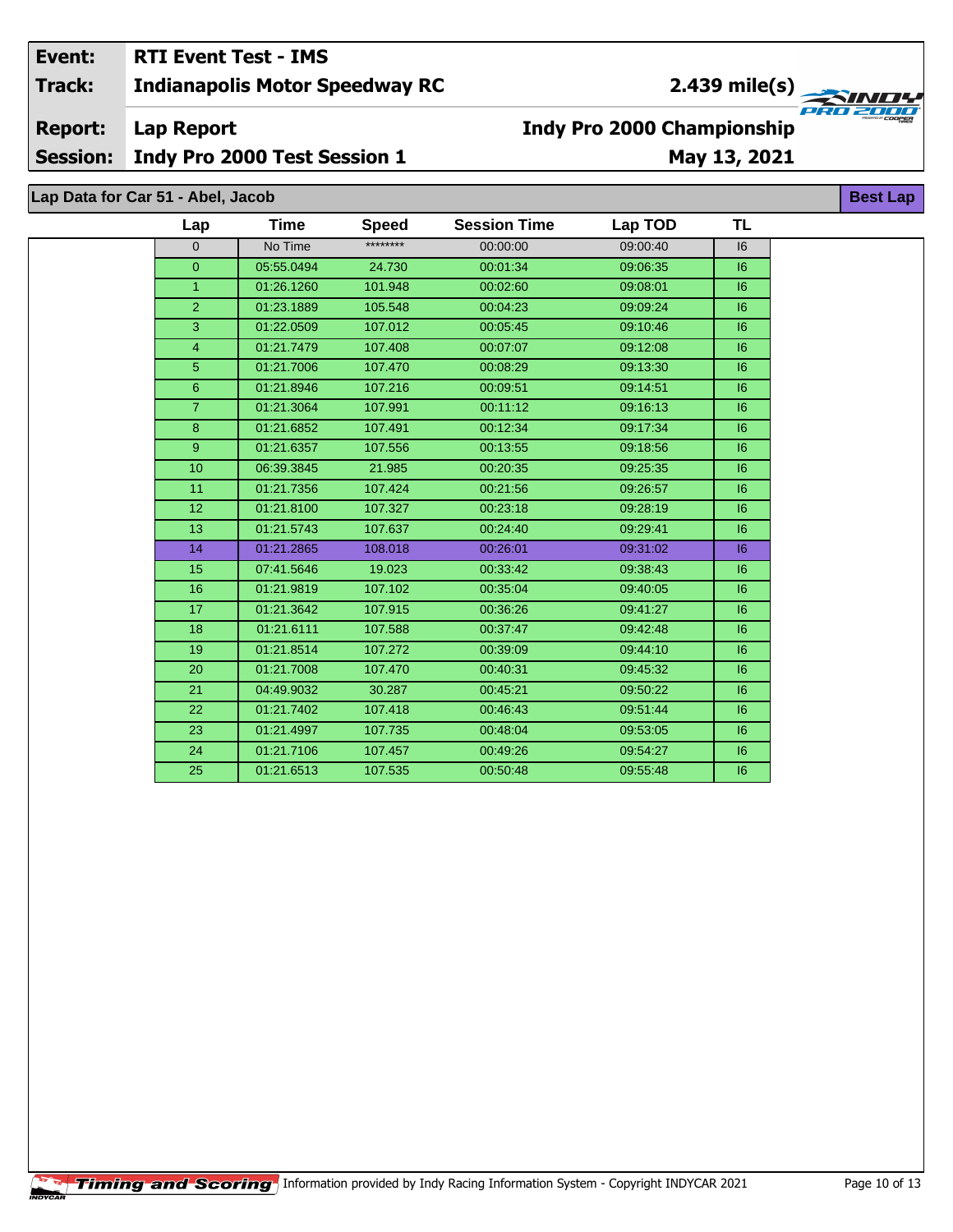### **Indianapolis Motor Speedway RC Lap Report Event: RTI Event Test - IMS Track: Report:**

## **Indy Pro 2000 Championship**

**Session: Indy Pro 2000 Test Session 1**

# **May 13, 2021**

**Lap Data for Car 55 - Gold, Reece (R)**

| Lap              | Time       | <b>Speed</b> | <b>Session Time</b> | Lap TOD  | TL |  |
|------------------|------------|--------------|---------------------|----------|----|--|
| $\Omega$         | No Time    | ********     | 00:00:00            | 09:00:31 | 6  |  |
| $\overline{0}$   | 10:53.6805 | 13.432       | 00:06:24            | 09:11:25 | 6  |  |
| $\mathbf{1}$     | 01:23.3052 | 105.400      | 00:07:47            | 09:12:48 | 6  |  |
| 2                | 01:21.9403 | 107.156      | 00:09:09            | 09:14:10 | 6  |  |
| 3                | 01:21.4698 | 107.775      | 00:10:31            | 09:15:32 | 6  |  |
| $\overline{4}$   | 01:21.3470 | 107.938      | 00:11:52            | 09:16:53 | 6  |  |
| 5                | 01:21.0232 | 108.369      | 00:13:13            | 09:18:14 | 6  |  |
| 6                | 01:21.6500 | 107.537      | 00:14:35            | 09:19:36 | 16 |  |
| $\overline{7}$   | 01:21.7144 | 107.452      | 00:15:56            | 09:20:57 | 6  |  |
| 8                | 01:21.5121 | 107.719      | 00:17:18            | 09:22:19 | 6  |  |
| 9                | 10:23.3765 | 14.085       | 00:27:41            | 09:32:42 | 6  |  |
| 10 <sup>10</sup> | 01:21.5418 | 107.680      | 00:29:03            | 09:34:04 | 6  |  |
| 11               | 01:21.7591 | 107.394      | 00:30:25            | 09:35:26 | 6  |  |
| 12 <sup>2</sup>  | 01:21.4261 | 107.833      | 00:31:46            | 09:36:47 | 6  |  |
| 13               | 01:21.6551 | 107.530      | 00:33:08            | 09:38:09 | 6  |  |
| 14               | 01:21.9643 | 107.125      | 00:34:30            | 09:39:31 | 6  |  |
| 15               | 01:21.6956 | 107.477      | 00:35:51            | 09:40:52 | 6  |  |
| 16               | 05:53.4005 | 24.845       | 00:41:45            | 09:46:46 | 6  |  |
| 17               | 01:21.9057 | 107.201      | 00:43:07            | 09:48:08 | 6  |  |
| 18               | 01:21.6398 | 107.550      | 00:44:28            | 09:49:29 | 6  |  |
| 19               | 01:21.8403 | 107.287      | 00:45:50            | 09:50:51 | 6  |  |
| 20               | 01:21.7426 | 107.415      | 00:47:12            | 09:52:13 | 16 |  |

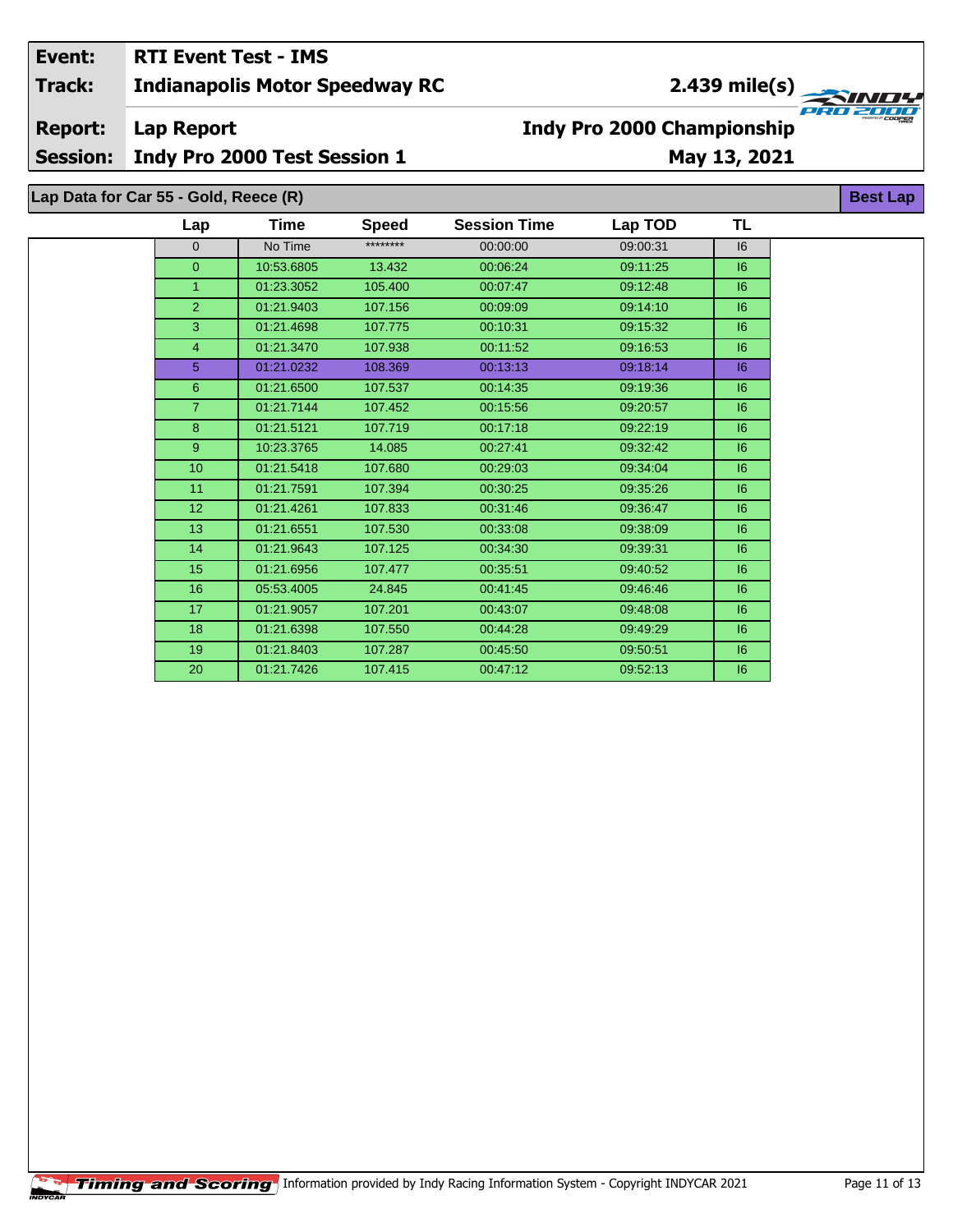### Event: **RTI Event Test - IMS Indianapolis Motor Speedway RC**

2.439 mile(s)

**Track:** 

**Report: Lap Report** 

**Session:** Indy Pro 2000 Test Session 1

# May 13, 2021

**Best Lap** 

**Indy Pro 2000 Championship** 

Lap Data for Car 77 - Ahmed, Enaam (R)

| Lap            | Time       | <b>Speed</b> | <b>Session Time</b> | Lap TOD  | TL |
|----------------|------------|--------------|---------------------|----------|----|
| $\mathbf{0}$   | No Time    | ********     | 00:00:00            | 09:00:41 | 6  |
| $\overline{0}$ | 06:15.6222 | 23.376       | 00:01:56            | 09:06:57 | 6  |
| $\mathbf{1}$   | 01:39.2351 | 88.481       | 00:03:35            | 09:08:36 | 6  |
| $\overline{2}$ | 01:32.2879 | 95.141       | 00:05:07            | 09:10:08 | 6  |
| 3              | 01:28.5088 | 99.204       | 00:06:36            | 09:11:37 | 6  |
| $\overline{4}$ | 01:24.6870 | 103.681      | 00:08:00            | 09:13:01 | 16 |
| 5              | 01:23.4054 | 105.274      | 00:09:24            | 09:14:25 | 6  |
| $6\phantom{1}$ | 01:22.3501 | 106.623      | 00:10:46            | 09:15:47 | 6  |
| $\overline{7}$ | 01:22.1869 | 106.835      | 00:12:08            | 09:17:09 | 6  |
| 8              | 01:23.1619 | 105.582      | 00:13:32            | 09:18:32 | 6  |
| 9 <sup>°</sup> | 01:21.6968 | 107.475      | 00:14:53            | 09:19:54 | 6  |
| 10             | 01:21.9511 | 107.142      | 00:16:15            | 09:21:16 | 6  |
| 11             | 01:24.8637 | 103.465      | 00:17:40            | 09:22:41 | 6  |
| 12             | 09:42.2581 | 15.080       | 00:27:22            | 09:32:23 | 6  |
| 13             | 01:23.3879 | 105.296      | 00:28:46            | 09:33:47 | 6  |
| 14             | 01:22.5306 | 106.390      | 00:30:08            | 09:35:09 | 6  |
| 15             | 01:22.2043 | 106.812      | 00:31:30            | 09:36:31 | 6  |
| 16             | 01:21.8856 | 107.228      | 00:32:52            | 09:37:53 | 6  |
| 17             | 01:26.2631 | 101.786      | 00:34:19            | 09:39:19 | 6  |
| 18             | 06:19.3327 | 23.147       | 00:40:38            | 09:45:39 | 6  |
| 19             | 01:22.4036 | 106.554      | 00:42:00            | 09:47:01 | 6  |
| 20             | 01:21.9786 | 107.106      | 00:43:22            | 09:48:23 | 6  |
| 21             | 01:21.9693 | 107.118      | 00:44:44            | 09:49:45 | 6  |
| 22             | 01:21.7968 | 107.344      | 00:46:06            | 09:51:07 | 16 |
| 23             | 01:22.3422 | 106.633      | 00:47:28            | 09:52:29 | 6  |
| 24             | 01:21.8480 | 107.277      | 00:48:50            | 09:53:51 | 6  |
| 25             | 01:21.7550 | 107.399      | 00:50:12            | 09:55:13 | 16 |